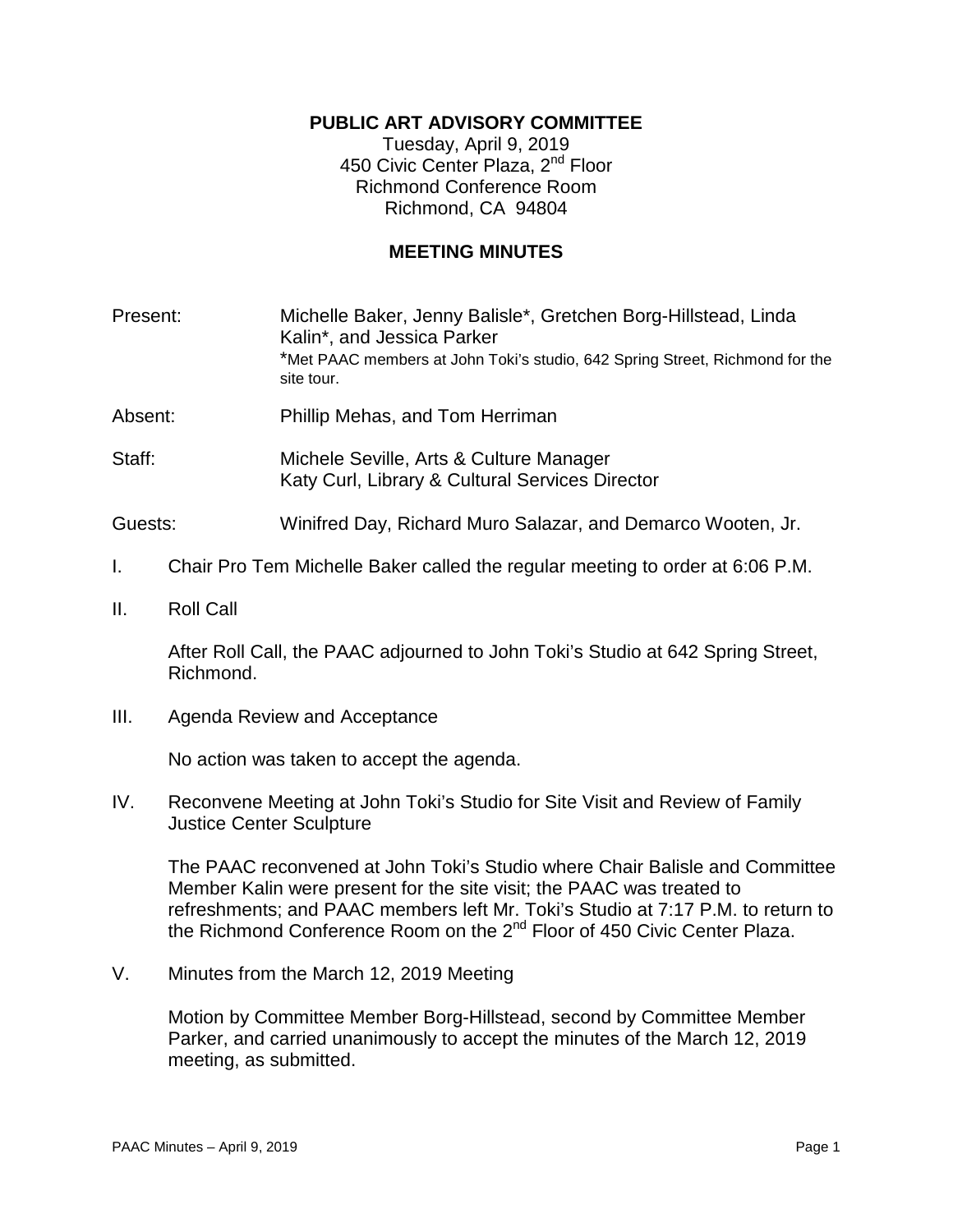Michele Seville, Arts & Culture Manager, referred to Committee Member Kalin's comments at the last meeting regarding her concern that the minutes of the previous meeting had not included the substance of the PAAC's discussion with respect to the artists for the Baranoff project. She clarified that to avoid excessive costs for minute taking, content details would not normally be included in the summary minutes of PAAC meetings.

Katy Curl, Library & Cultural Services Director, added that the audio recordings of PAAC meetings represented the official record.

VI. Public Comment

Winifred Day, Art Consultant, who had worked with the City of Richmond in the past, and representing the developer of the 12<sup>th</sup> and Macdonald project among others in the downtown area, described involvement with private development projects under the City's percent for art in private development requirement, and requested placement on the next PAAC meeting agenda to discuss the project described as a multiple story housing project with a public art component that was currently in the final design stages, with the possibility it could be dedicated to the 1944 Dormitory O tragedy.

The PAAC expressed the desire to participate in the project and Chair Balisle and Committee Member Borg-Hillstead volunteered to partner with the Art Consultant.

VII. Presentation on "Community Conversations" Mural

Richard Muro Salazar, a creative artist from Richmond who had done work in Richmond for several years, highlighted the mural project in conjunction with Malik Seneferu and Demarco Wooten, Jr., who had created the sketches for the mural to be located on a wall of the Lifelong Brookside Health Center at 1030 Nevin Avenue in the Iron Triangle to represent the history of the community.

Ms. Seville described the grant in partnership with U.C. Berkeley and the Richmond Community Foundation where the community had participated in two workshops to share memories and identify the multigenerational history of the community which had informed the mural.

Mr. Salazar provided a video presentation of the particulars of the Community Conversations Mural and he and Demarco Wooten, Jr. were available to respond to questions.

VIII. Report on Legal Opinion Re Status of Live/Work Units

Ms. Seville reported on the PAAC's request for a legal status on the question of live/work units, referred to the legal opinion in the agenda packet, and advised that live/work units would fall under the commercial space category.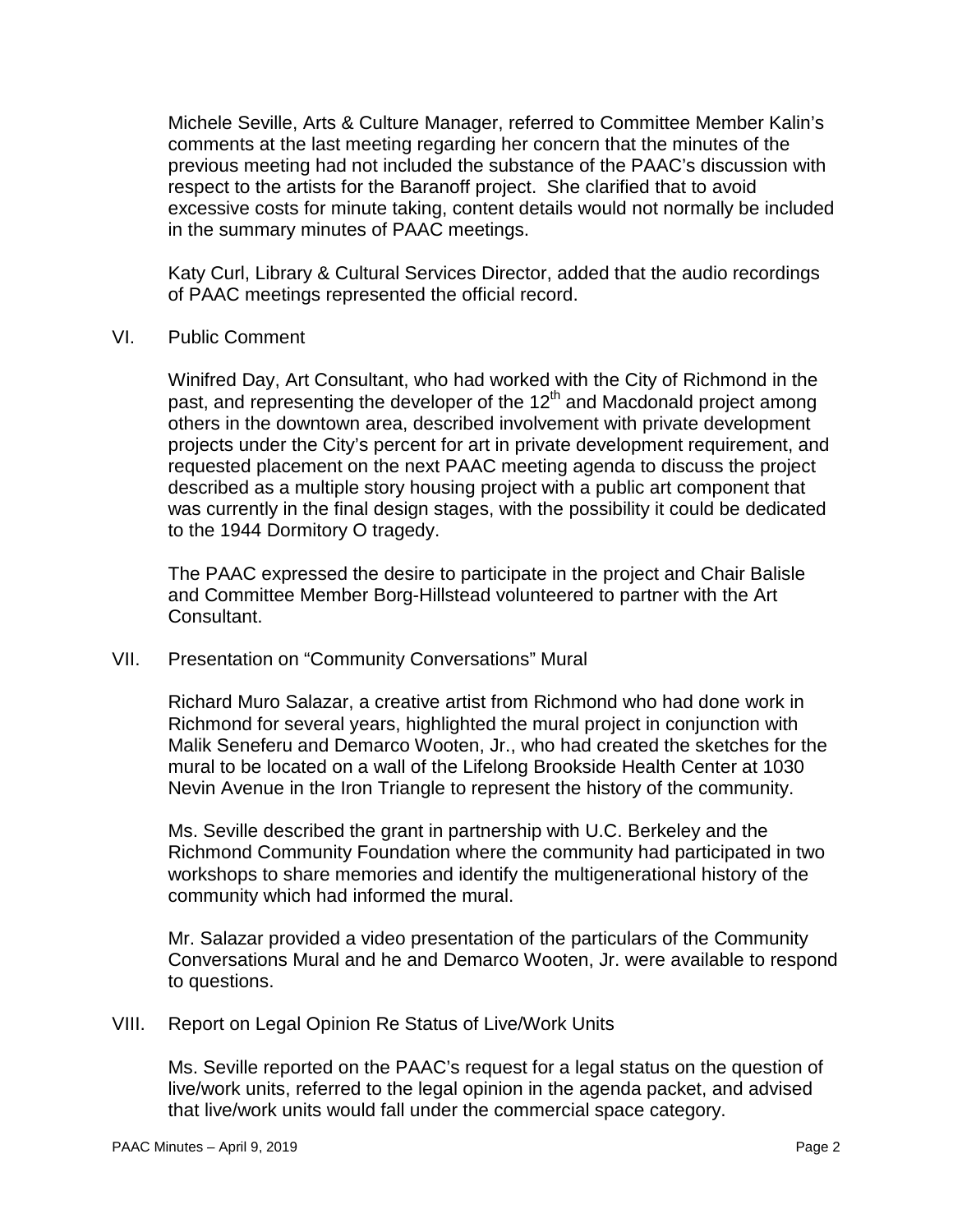Committee Member Kalin referred to the live/work developments that had recently been approved by the City's Design Review Board (DRB) that would qualify for the percent for art in private development requirement, which raised the question of the live/work units at Artisan Cove. She referred to phased projects and asked when the percent for art requirement would apply to those projects.

It was emphasized that the PAAC was not being apprised of all the projects that qualified for the percent for art requirement and a comprehensive list of projects and their cost was requested to help clarify applicability to the requirement.

IX. Update on Brochure Changes

Ms. Seville presented requested changes to the Public Art Brochure by Lina Velasco in the Planning Department.

The PAAC reviewed each change proposed by Ms. Velasco, clarified that the brochure had been prepared consistent with Chicago Manual Style and would remain in that style, and identified the changes that were acceptable to the PAAC and those that were not. The changes would be made by Ms. Seville with a requested sign-off by Ms. Velasco and Ms. Curl, after which Committee Member Kalin would make the corrections and produce a fifth version of the Public Art Brochure.

Committee Member Baker requested a copy of the amended document for the website.

X. Review/Approve New Planning Checklist

Committee Member Kalin referred to the PAAC approved multifamily residential and/or commercial development project form that was available for distribution in the Planning Department but noted that the copy in the agenda packet was not the correct copy. She provided a new copy for review and suggested that the checklist be deferred to the next meeting for action pending feedback from PAAC members.

XI. Report on Website Update

Committee Member Baker requested that Ms. Seville work with the IT Department to include the updated Public Art Brochure in the format suitable to the website, which could simply involve a link to the actual brochure to replace what had currently been included.

XII. Announcement on PAAC/RACC Retreat and Arts & Culture Goals List and Plan for City Manager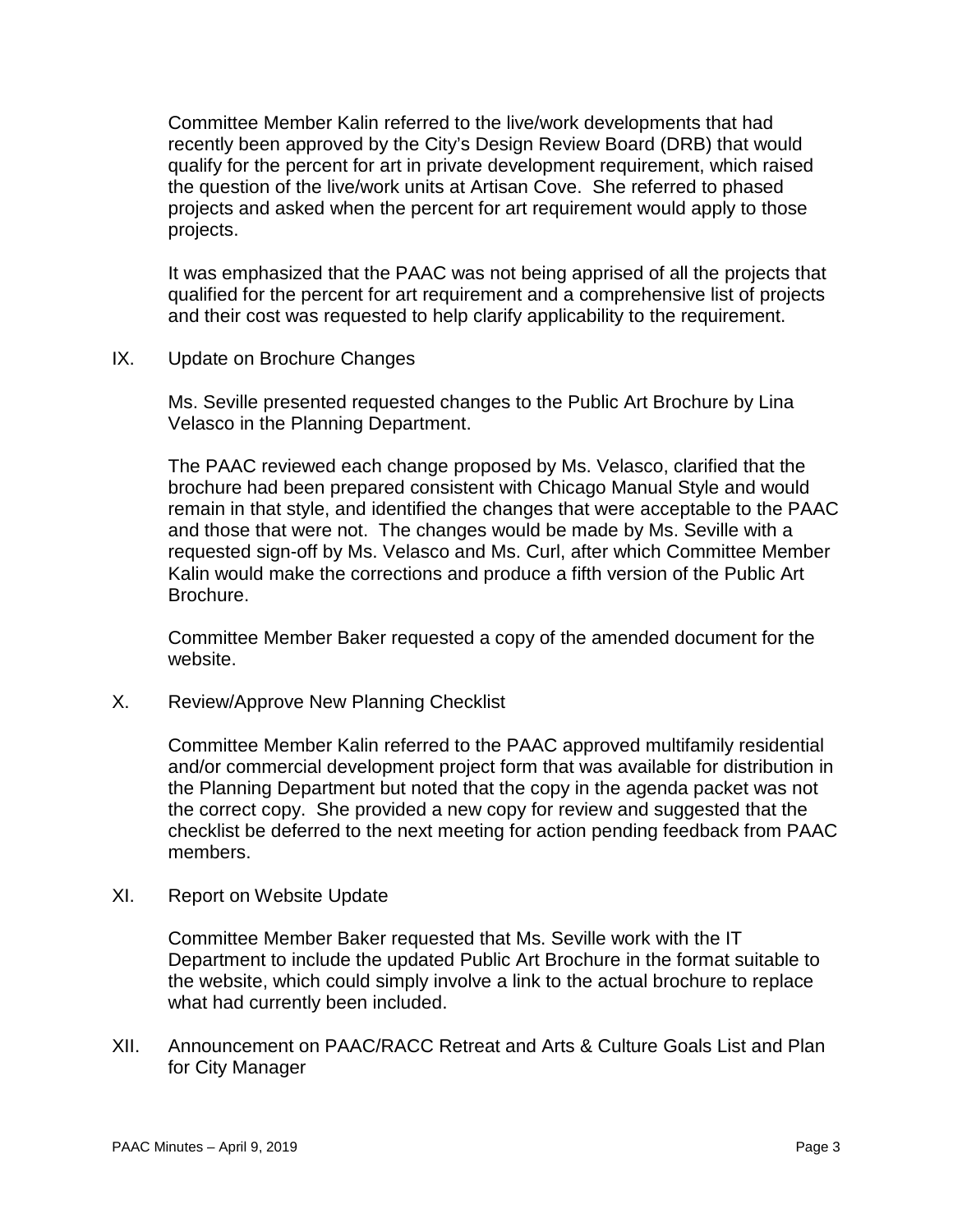Ms. Seville reported that she and Ms. Curl had met with the City Manager who had received input from the community and the PAAC/RACC about moving Arts & Culture to a different department, which was not possible at this time. The City Manager had asked that the PAAC and the RACC meet jointly to discuss their unique goals and produce a work plan to identify those goals.

On the discussion, an Update to the City Manager standing item on each PAAC agenda was recommended. The retreat, a pot luck, was scheduled for May 4, 2019 from 9:30 A.M. to 3:30 P.M. at 450 Civic Center Plaza in the Richmond Room on the Main Floor, although the PAAC supported a reduction in the recommended time, to meet from 10:30 A.M. to 2:30 P.M. The RACC would be advised of the retreat and the time change.

## XIII. Report on Existing/Future CIP and Private Development Projects

Ms. Seville reported there were no new capital improvement projects (CIP) although an infusion of \$16,000 had been received from the port for work done on dock building and other maintenance projects which was how the overage for the port public art project had been paid. For private development projects, she referred to the 12<sup>th</sup> and Macdonald project and the Hacienda Apartments, and explained she would be making the PowerPoint presentation previously offered to the City Council on the percent for art requirement at the Design Review Board meeting on April 10 at 6:00 P.M.

XIV. Staff Report

Ms. Seville advised that her staff report had been included in the agenda packet.

- XV. Next Steps Discussion
	- Chair Balisle advised that she and Committee Member Parker would follow up with the  $12<sup>th</sup>$  and Macdonald project, and work to solidify an agenda for the retreat.
	- Committee Member Parker would meet with Committee Member Baker on the website, work on edits for the checklist insert to the Planning Department, and help wherever needed.
	- Committee Member Borg-Hillstead would attend the DRB meeting on April 24 and work on edits.

Ms. Seville clarified in response to Winifred Day's question as to the selection of developers that the selection process for private development was not the same as the selection process for CIP projects and had not been outlined in the ordinance. She described what had been envisioned at this point.

• Committee Member Kalin would keep tracking new developments, make the changes to the Public Art Brochure and to the copy for the Planning Department along with Committee Member Baker.